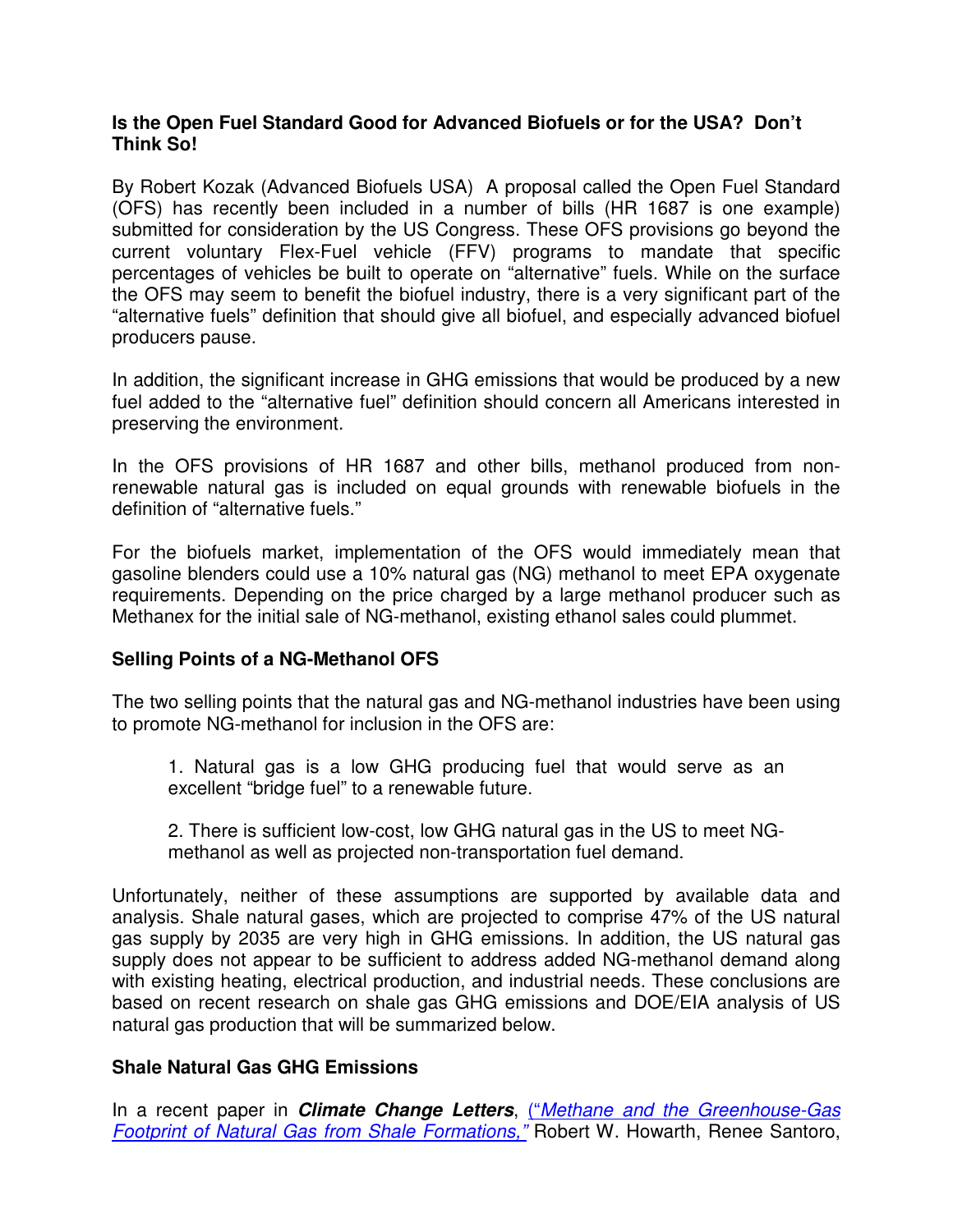and Anthony Ingraffea), Robert Howarth and his associates analyzed the emission of GHGs from the extraction of shale natural gas. While most people focus on only  $CO<sub>2</sub>$  as a GHG gas, other gases, including methane (CH<sub>4</sub>) the primary component of natural gas, are as important. Their research found that the emissions of methane from fracking, collecting, and processing greatly exceeded those of "conventional" natural gas and are actually similar to GHG emissions from coal.

"Natural gas is composed largely of methane, and 3.6% to 7.9% of the methane from shale-gas production escapes to the atmosphere in venting and leaks over the life-time of a well. These methane emissions are at least 30% more than and perhaps more than twice as great as those from conventional gas. The higher emissions from shale gas occur at the time wells are hydraulically fractured -- as methane escapes from flow-back return fluids -- and during drill out following the fracturing."

"Compared to coal, the footprint of shale gas is at least 20% greater and perhaps more than twice as great on the 20-year horizon and is comparable when compared over 100 years."

High levels of methane venting into the atmosphere from shale gas occur primarily during well drilling and the building of a well-field infrastructure. Therefore, high methane GHG emissions will occur at a critical time in the world's GHG reduction efforts, i.e. the next twenty or so years.

"Methane dominates the GHG footprint for shale gas on the 20-year time horizon, contributing 1.4- to 3-times more than does direct CO<sub>2</sub> emission. At this time scale, the GHG footprint for shale gas is 22% to 43% greater than that for conventional gas. **The large GHG footprint of shale gas undercuts the logic of its use as a bridging fuel over coming decades**,[emphasis added] if the goal is to reduce global warming."

So while shale natural gas from Marcellus and other formations is high in GHG emissions during the very time their reduction is crucial, isn't there so much other natural gas produced in the US that shale natural gas is there for the future and won't be needed for NG-methanol and other uses in the next twenty years?

No, there isn't.

## **US Natural Gas Supplies and Future Costs**

According to the US Dept. of Energy/Energy Information Administration (DOE/EIA Annual Energy Outlook 2011 April 26, 2011, DOE/EIA-0383(2011):

"While total domestic natural gas production grows from 21.0 trillion cubic feet in 2009 to 26.3 trillion cubic feet in 2035, shale gas production grows to 12.2 trillion cubic feet **in 2035, when it makes up 47 percent of total U.S. production—up considerably from the 16-percent share in 2009**  [emphasis added]."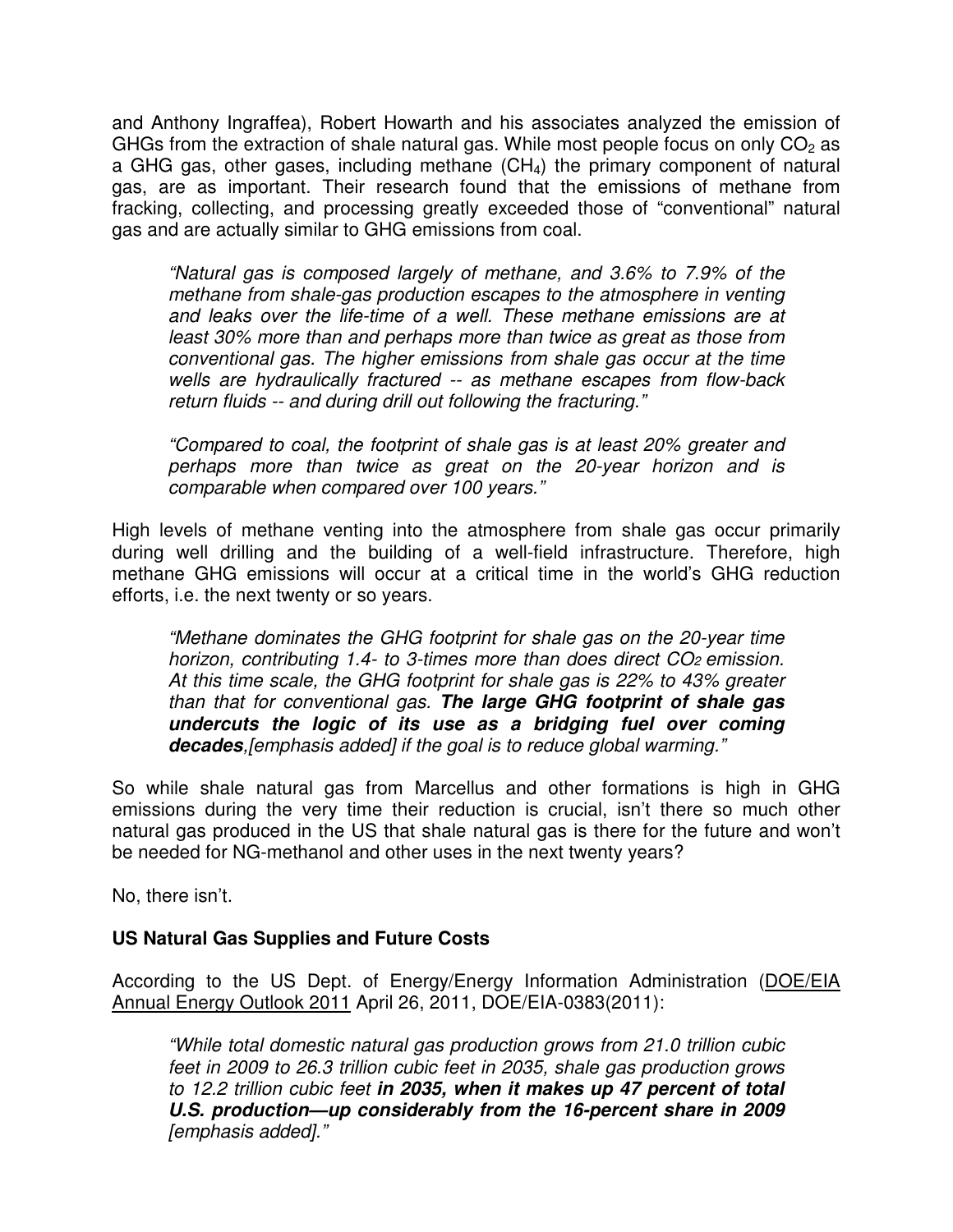The disturbing conclusion of this shift to shale natural gas, caused by the depletion of "conventional" natural gas supplies in the US, is that it will actually increase GHG emissions. The passage of OFS legislation that includes NG-methanol, would therefore actually cause results that were opposite of the purposes expressed by its supporters improvements in the environment.

As for the availability of non-imported natural gas that would be available for approximately \$.40/gallon as feedstock for NG-methanol? That assumption also appears somewhat shaky.

In their analysis of future shale gas availability and pricing EIA tried to account for the varying estimates of future reserves.

"Uncertainties associated with shale gas formations include, but are not limited to, the following:

• Most shale gas wells are only a few years old, and their long-term productivity is untested. Consequently, reliable data on long-term production profiles and ultimate gas recovery rates for shale gas wells are lacking.

• In emerging shale formations, gas production has been confined largely to "sweet spots" that have the highest known production rates for the formation. When the production rates for the sweet spot are used to infer the productive potential of an entire formation, its resource potential may be overestimated.

• Technical advances can lead to more productive and less costly well drilling and completion."

Using historical data from previous natural gas discoveries, EIA produced a range of four scenarios (two high and two low) around the reference number of 12.2 trillion ft.<sup>3</sup> of shale gas to represent a reasonable range of expected shale gas production in 2035. These results are displayed in EIA Table 8. For our purposes, two numbers standout; natural gas imports and spot natural gas prices.

**Impact of NG-Methanol on Future Gas Imports**: Under the reference value scenario, a need for a slight import of natural gas is shown (row labeled 2). In fact, even the most optimistic scenario, High Shale EUR (Estimated Ultimate Recovery) shows only the possibility of a very small excess supply: (.5 of 30.1, or 1.7%). How would NG-methanol contribute to these scenarios? If 10 billion gallons of NG methanol were produced annually (less than the approximate 12 billion gallons/year of current corn ethanol production), **about 1.2 trillion ft.<sup>3</sup> of natural gas** would be required. (122 ft.<sup>3</sup> of natural gas is required for one gallon of methanol, including energy for conversion.) This quantity would require imports under all the scenarios with the reference scenario requiring about 1.4 trillion ft. $3$  or about 5% of the total of US natural gas produced. At the reference price of \$7.07/1 million BTUs (975 BTUs=1 ft. 3 ), **the imported natural gas would cost about \$7 billion dollars/year.**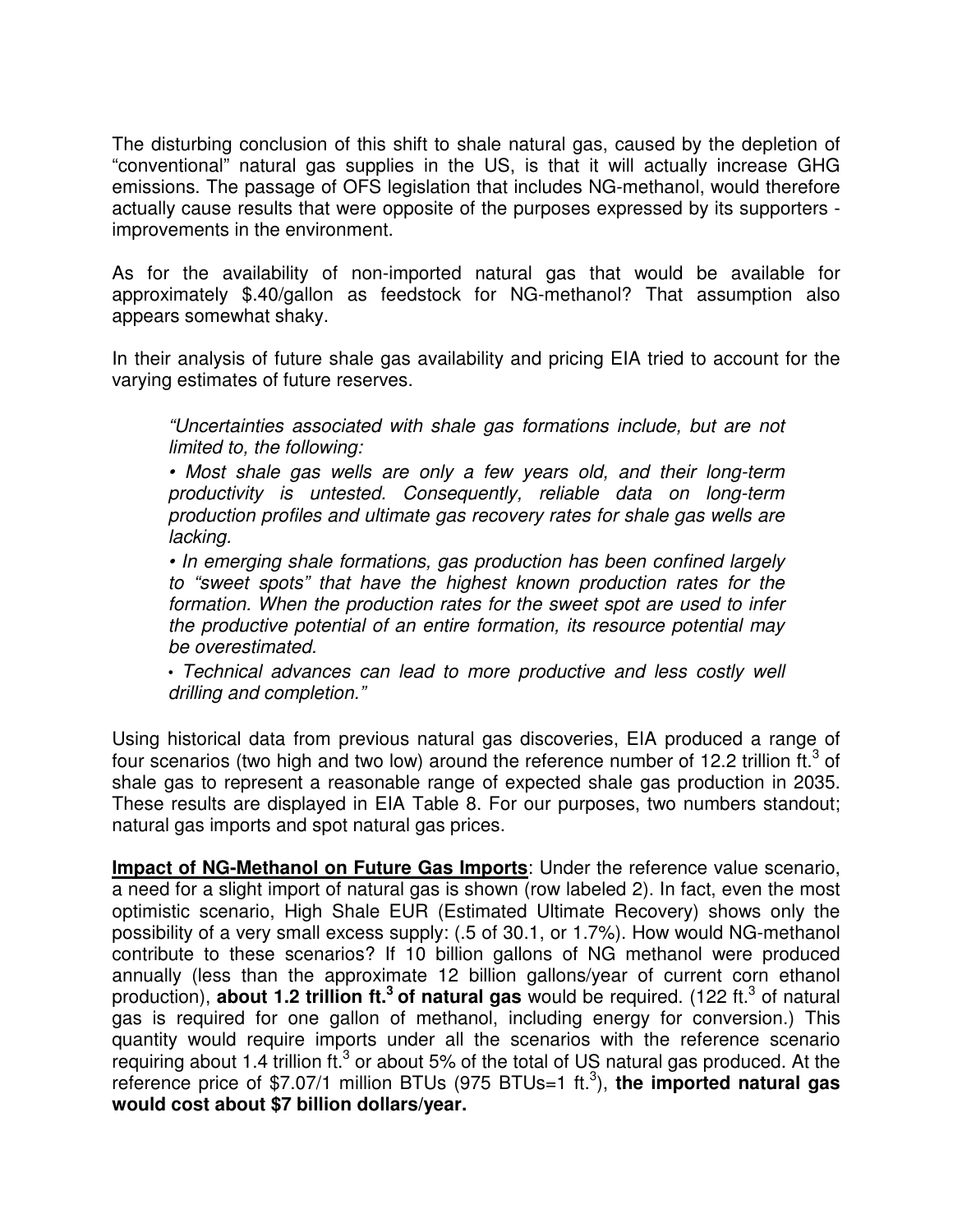**NG-Methanol Feedstock Prices**: The natural gas feedstock prices being quoted by OFS supporters are around \$.40/gallon of NG-methanol. To meet this price, natural gas would have to be priced at about \$3.20/million BTUs (current spot price is about \$4.00/BTU). At the 2035 reference price of \$7.07/million BTUs, the feedstock (125,000 BTUs) price of one gallon of NG-methanol would be about \$.88/gallon and the Low Shale Recovery price of \$8.17/million BTUs would result in a feedstock price of about **\$1.20/gallon NG-methanol**. For comparison, at a non-food biofuel sugar feedstock price of \$.10/lb, the **feedstock price for a gallon** of advanced biofuel **ethanol would be about \$1.20-1.30/gallon.**

| Table 8. Natural gas prices, production, imports, and consumption in five cases, |            |           |           |                   |            |
|----------------------------------------------------------------------------------|------------|-----------|-----------|-------------------|------------|
| 2035                                                                             |            |           |           |                   |            |
|                                                                                  | Low Shale  | Low Shale |           | <b>High Shale</b> | High Shale |
| Projection                                                                       | <b>EUR</b> | Recovery  | Reference | Recovery          | <b>EUR</b> |
| 1. Henry Hub spot                                                                |            |           |           |                   |            |
| natural gas                                                                      |            |           |           |                   |            |
| (2009 dollars per million<br>Btu)                                                | 9.26       | 8.17      | 7.07      | 6.0               | 5.35       |
|                                                                                  |            |           |           |                   |            |
| Total U.S. natural gas<br>production                                             |            |           |           |                   |            |
| (trillion cubic feet)                                                            | 22.4       | 24.6      | 26.3      | 28.5              | 30.1       |
| Onshore lower 48                                                                 | 17.2       | 19.6      | 23.1      | 25.5              | 27.2       |
| Shale gas                                                                        | 5.5        | 8.2       | 12.2      | 15.1              | 17.1       |
| Other gas                                                                        | 11.7       | 11.4      | 10.8      | 10.4              | 10.1       |
| Offshore lower 48                                                                | 3.5        | 3.2       | 3.1       | 2.8               | 2.7        |
| Alaska                                                                           | 1.8        | 1.8       | 0.2       | 0.2               | 0.2        |
| 2. Total net U.S. natural                                                        |            |           |           |                   |            |
| gas imports                                                                      |            |           |           |                   |            |
| (trillion cubic feet)                                                            | 1.7        | 0.7       | 0.2       | $-0.3$            | $-0.5$     |
| Total U.S. natural gas                                                           |            |           |           |                   |            |
| consumption                                                                      |            |           |           |                   |            |
| (trillion cubic feet)                                                            | 24.1       | 25.4      | 26.6      | 28.3              | 29.6       |
| Electric power                                                                   | 6.4        | 7.1       | 7.9       | 8.9               | 9.6        |
| Residential                                                                      | 4.6        | 4.7       | 4.8       | 4.9               | 4.9        |
| Commercial                                                                       | 3.6        | 3.7       | 3.8       | 3.9               | 4.1        |
| Industrial                                                                       | 7.5        | 7.8       | 8.0       | 8.4               | 8.7        |
| Other                                                                            | 2.0        | 2.1       | 2.1       | 2.2               | 2.3        |

# **Conclusions**

While supporters of the Open Fuel Standard may have had the best intentions, analyses of GHG emissions as well as US natural gas availability (from public data) have shown that the inclusion of NG-methanol in any OFS program would produce results opposite of those intended – petroleum imports, production costs similar to that of advanced biofuels, and increases in GHG emissions.